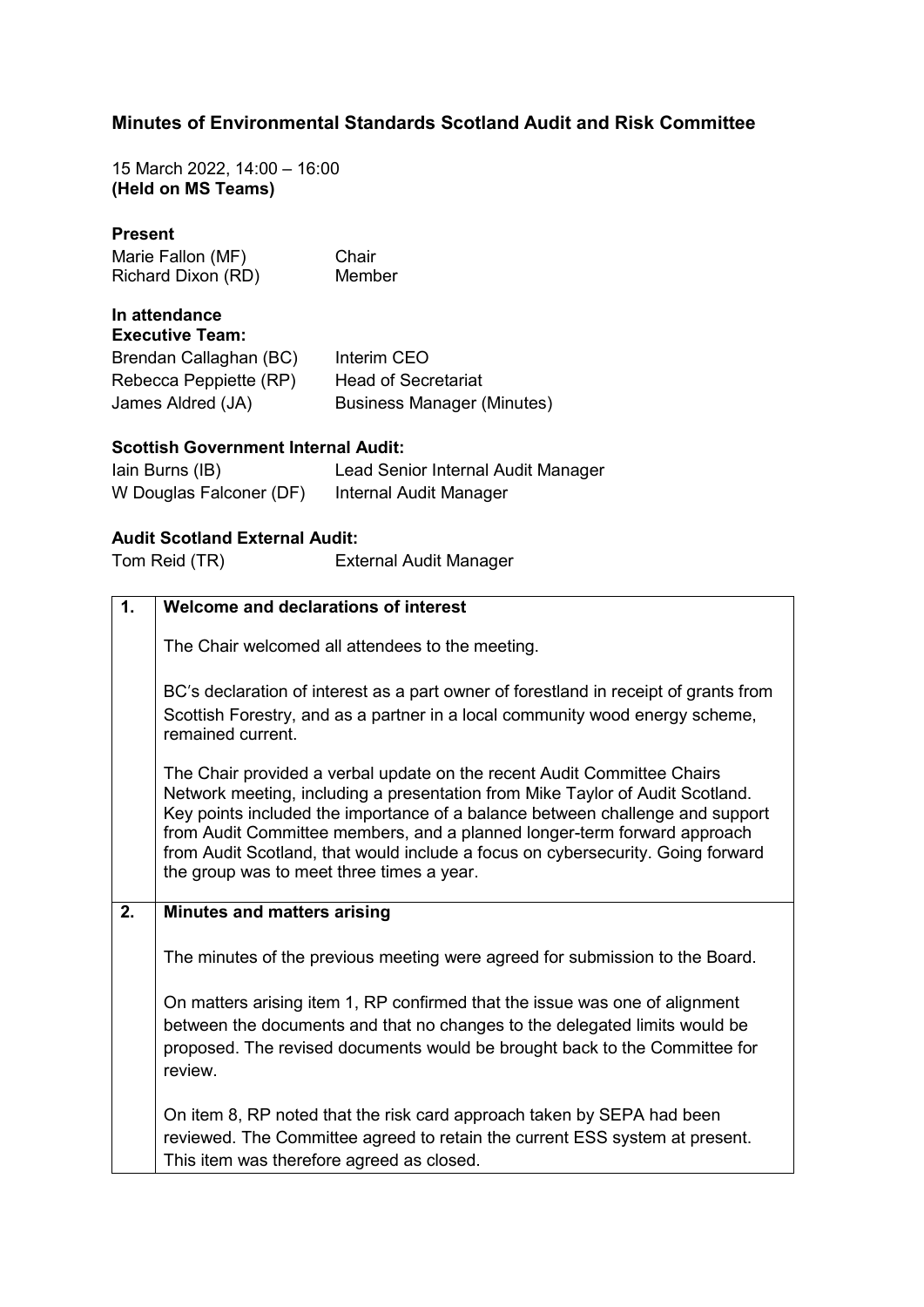| 3. | Finance                                                                                                                                                                                                                                                                                                                                                                                                 |
|----|---------------------------------------------------------------------------------------------------------------------------------------------------------------------------------------------------------------------------------------------------------------------------------------------------------------------------------------------------------------------------------------------------------|
|    | RP introduced the budget paper, noting that ESS' financial system had been<br>implemented in February and that reconciliation against the interim system was<br>now underway. Additional underspend was expected due to the delayed<br>recruitment of staff.                                                                                                                                            |
|    | An option was being explored to bring in support from the Scottish Fiscal<br>Commission's finance department, to advise on their set-up learning, prior to the<br>recruitment of ESS accounting support.                                                                                                                                                                                                |
|    | The Committee noted discussions at the previous Board meeting around the use<br>of any projected underspend, and requested that any options for reallocation be<br>brought to the September 2022 Committee meeting for review.                                                                                                                                                                          |
|    | The report was approved for submission to the Board.                                                                                                                                                                                                                                                                                                                                                    |
| 4. | <b>Risk management and assurance</b>                                                                                                                                                                                                                                                                                                                                                                    |
|    | BC introduced the report and the updated register.                                                                                                                                                                                                                                                                                                                                                      |
|    | The Committee requested that a report be brought to the September meeting of<br>the Committee to review the approach to risk reporting. Options discussed for<br>consideration included:                                                                                                                                                                                                                |
|    | Incorporating a stated risk tolerance level for each risk, in line with ESS' stated<br>$\bullet$<br>risk appetite;                                                                                                                                                                                                                                                                                      |
|    | Determining an approach to the removal of risks where mitigation had reduced<br>$\bullet$<br>the residual risk level below tolerance;                                                                                                                                                                                                                                                                   |
|    | Strengthening the link between risks and ESS' strategic priorities.                                                                                                                                                                                                                                                                                                                                     |
|    | The register was approved for submission to the Board.                                                                                                                                                                                                                                                                                                                                                  |
| 5. | Governance                                                                                                                                                                                                                                                                                                                                                                                              |
|    | JA introduced the review of the Standing Orders.                                                                                                                                                                                                                                                                                                                                                        |
|    | Regarding the issue of divergence from prescribed agenda items, the Committee<br>felt that although these two points were not substantial, the Standing Orders in<br>question should be amended to reflect actual practice.                                                                                                                                                                             |
|    | Regarding the approval of minutes, the Committee noted ESS' stated value of<br>transparency and queried whether, as Board meetings have moved to bimonthly,<br>this would mean minutes were being published too long after decisions were<br>being made to fulfil this stated value. The Committee recommended that the<br>Board consider whether to amend the process set out in the existing Standing |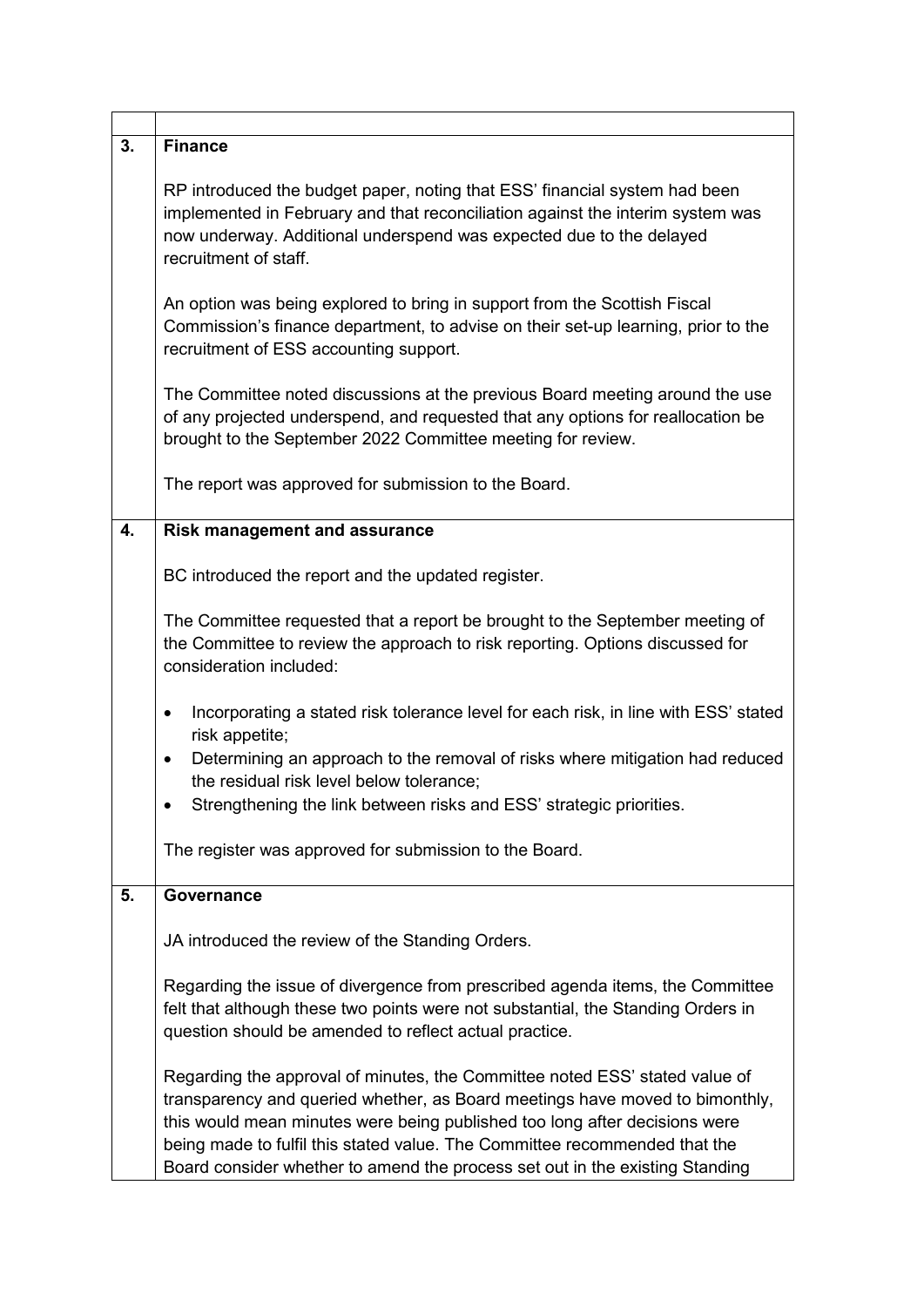Order to allow minutes to be approved for publication (i.e. rather than approved as a draft) by correspondence, with the opportunity for review and amendment at the next Ordinary Board meeting.

Regarding the Scheme of Delegation, the Committee recommended that at delegation 1.2.2, "Approve audit plans" be delegated jointly to the Chief Executive Officer and the Audit and Risk Committee, subject to advice from the Interim Governance Advisor as to whether this was in accordance with the responsibilities of the CEO as Accountable Officer.

Regarding the decisions reserved to the Board, the Committee noted that, in addition to these reserved decisions, the Board had also been involved in determining which investigations would be pursued, and which issues would be prioritised for analysis. The Committee considered whether the reserved decisions list should be amended to include these as areas in which the Board could take decisions, but decided that the current approach provided sufficient flexibility for decisions to be taken between the Board and Chief Executive.

On the updated Code of Conduct, the Committee requested officers to explore the possibility to:

- Amend the Model Code's approach to identifying contacts to limit this to 'close' or 'significant' contacts;
- Incorporate a contextual section laying out the values of the organisation that Board members are expected to promote.

It was also requested that officers bring a report to the May Board on the basis of the outcome of that discussion.

On the job description for the co-opted member(s), MF noted that recruiting two members was being considered, to provide a potential development opportunity for future Board members. The Committee approved the job description.

On the Forward Plan, BC noted the proposed June deep-dive on risks and issues on management of contracts and service level agreements and the likely six-week lead time for the preparation of such a report. MF suggested this be scoped and timescales determined after the 25 March Board.

#### **6. Internal Audit**

DF and IB presented a progress report on Internal Audit work undertaken and planned for 2021/22. DF confirmed that the planned governance audit would look at the finance system as whole, providing input on expected controls and monitoring approach, and looking at the audit trail of financial control and governance. The report was approved.